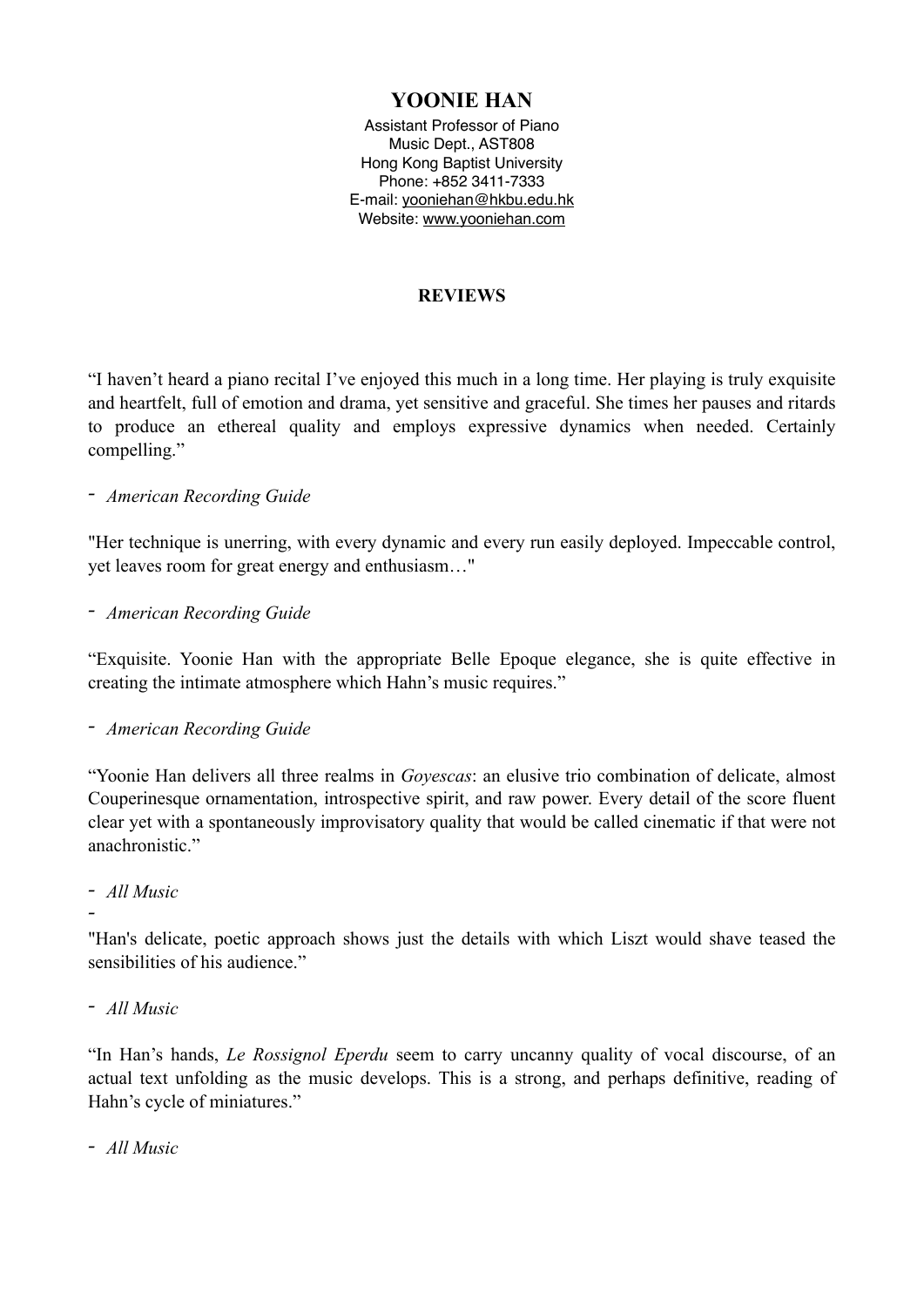"It seemed as though Han was one with her instrument, with flowing tones, poetic phrasing and heavenly singing melodies. This young pianist has put flawless technique, musical artistry and maturity far beyond her years, together into a terrific package."

## *- Cincinnati Enquirer*

"Han's musical imagination and feel for complex textures drew vivid images."

## - *Washington Post*

"This young Korean struck me as one of the most winning players we've heard... she could stretch and contract phrases quite boldly without ever sacrificing urgency and overall continuity. Rarely does one hear expression at once so generous and so organic."

### - *The Dallas Morning News*

"A simply phenomenal player! Absolutely stunning! Her magnificent juicy sound filled up the whole Finlandia Hall."

## *- Helsinki Post*

"I've heard some ravishing versions of the *Goyescas*, bu I must say that Han rivals the very best. Han gives us a glowing reading of the music. She embodies the flowing melodic presence, the grace and stunning phrasing of each movement with all the poetic nuance the work demands. The music sings on. Yoonie Han triumphs."

### - *Gapplegate Classical-Modern Music Review*

"Killer stuff. A sensitive but strong reading, Han does amazing things with a few fingers and bunch of keys delivering a set that needs no embellishment she can't provide on her own. Solo classical piano sounding as good as it gets, this is the kind of set that can bring jaded ears into the classical tent for more than a look see."

### - *Midwest Record*

"What a glorious sound Yoonie Han pulled from her Steinway.... She gave a performance of power and beauty."

### - *Fort Worth Star-Telegram*

"Excellent technique and sensitive phrasing. Han displayed total control over the piano, caressing the keyboard when gentleness was needed and crashing sForzando chords when called for by the music."

### - *Palm Beach Daily News*